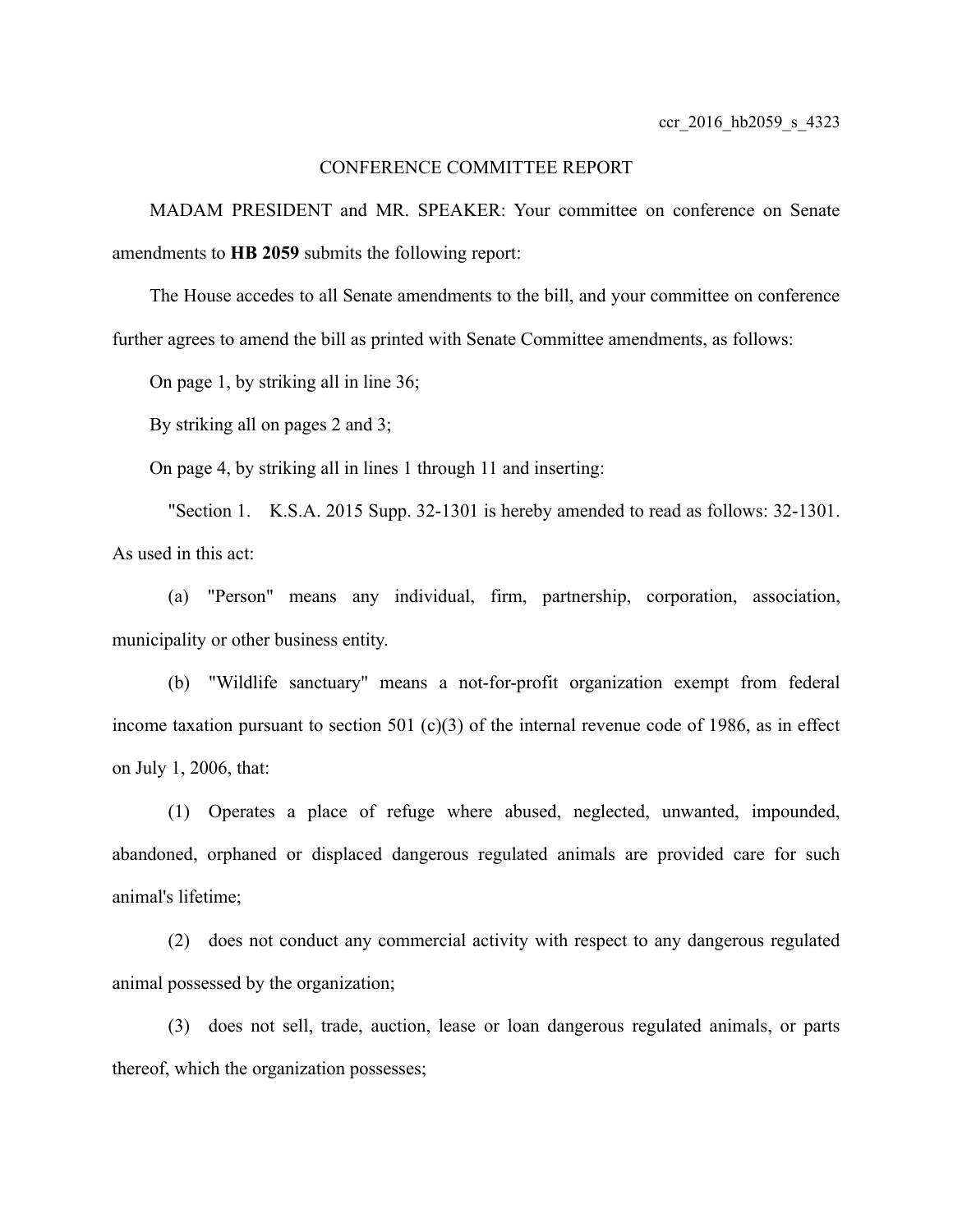(4) does not breed any dangerous regulated animal of which the organization possesses, except as an integral part of the species survival plan of the American zoo and aquarium association;

(5) does not conduct any activity that is not inherent to the dangerous regulated animal's nature;

(6) does not use the dangerous regulated animal for any type of entertainment purposes; and

(7) operates a refuge in compliance with regulations promulgated by the United States department of agriculture for dangerous regulated animals, except non-native, venomous snakes, under the animal welfare act, public law 89-544, as amended and in effect on July 1, 2006, and the regulations and standards adopted under such act in effect on July 1, 2006, relating to operations, animal health and husbandry. All dangerous regulated animals shall be caged in compliance with the provisions set forth in K.S.A. 2015 Supp. 32-1306, and amendments thereto.

- (c) "Possess" means to own, care for, have custody of or control.
- (d) "Dangerous regulated animal" means a live or slaughtered parts of:
- (1) Lions, tigers, leopards, jaguars, cheetahs and mountain lions, or any hybrid thereof;
- (2) bears or any hybrid thereof; and
- $(3)$  all-non-native, venomous snakes.

(e) "Local animal control authority" means an agency of the county or city that is responsible for animal control operations in such governmental entity's jurisdiction and includes the animal control officer, as defined by K.S.A. 47-1701, and amendments thereto, of such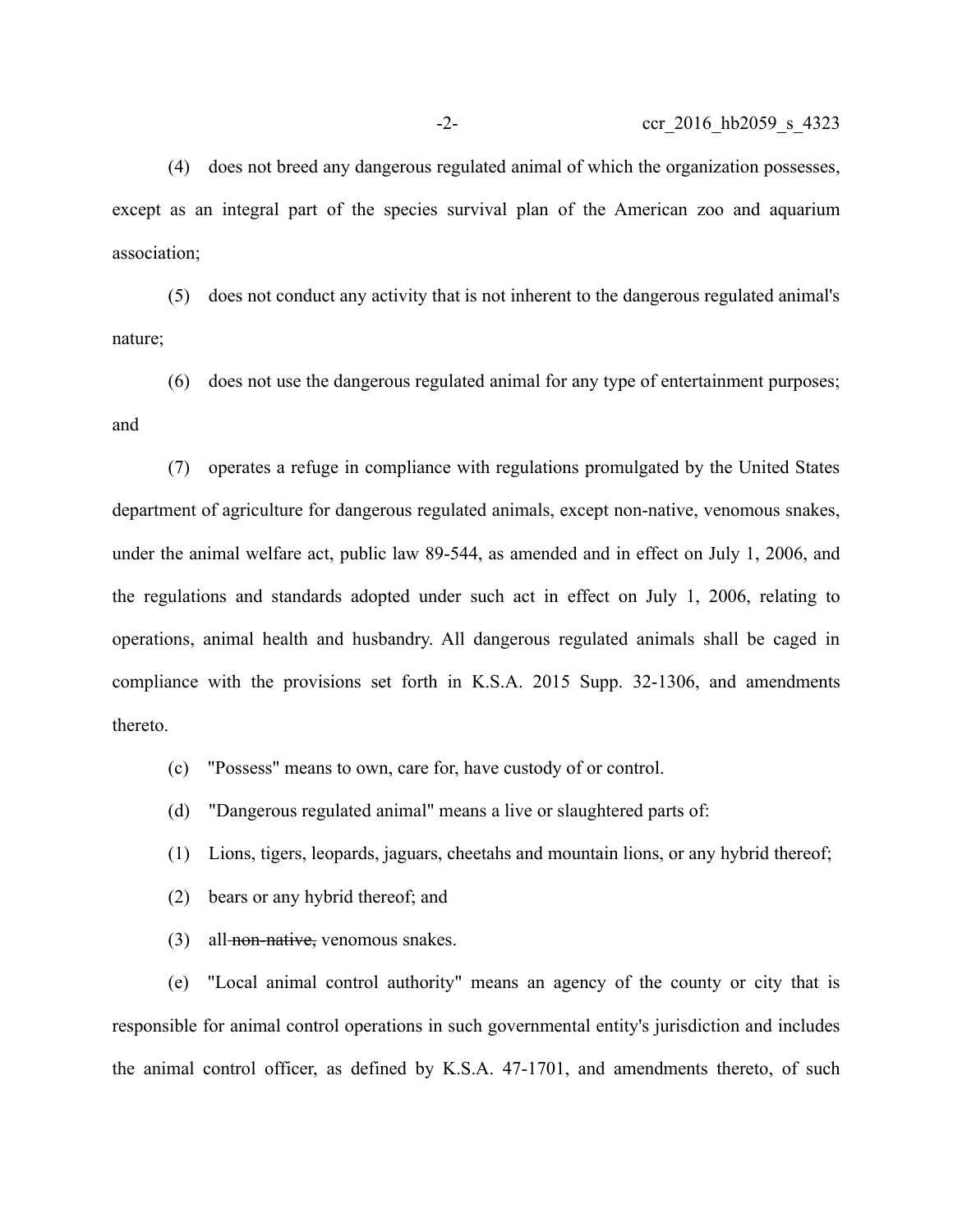county or city. If the county or city does not have an animal control officer, for cities of the first class, the chief law enforcement officer shall have the local animal control authority duties and responsibilities pursuant to this act and for all other cities and counties, the county sheriff shall have the local animal control authority duties and responsibilities pursuant to this act.

(f) "Registered designated handler" means a person who is registered or would be required to be registered pursuant to K.S.A. 2015 Supp. 32-1310, and amendments thereto.

(g) "Full contact" means a situation in which an exhibitor or handler maintains control and supervision of an animal while temporarily surrendering physical possession or custody of such animal to another person.

(h) "Incidental contact" means a situation in which an exhibitor or handler maintains control, possession and supervision of an animal while permitting the public to come into contact with it.

(i) "Control" means keeping an animal in a harness and connected to a leash.

Sec. 2. K.S.A. 2015 Supp. 32-1306 is hereby amended to read as follows: 32-1306. (a) Except as provided in subsection (e), all dangerous regulated animals shall be confined within a cage of sufficient strength and design for the purposes of maintaining and housing or transporting the animal. The requirements for sufficient caging shall be established by rules and regulations adopted by the secretary of wildlife, parks and tourism. Any cage or confinement structure shall be constructed in such a manner that prohibits physical contact with any person other than such persons listed in subsection (d).

(b) No dangerous regulated animal shall be allowed to be Dangerous regulated animals removed from confinement shall not be allowed to run at large or be tethered, leashed or chained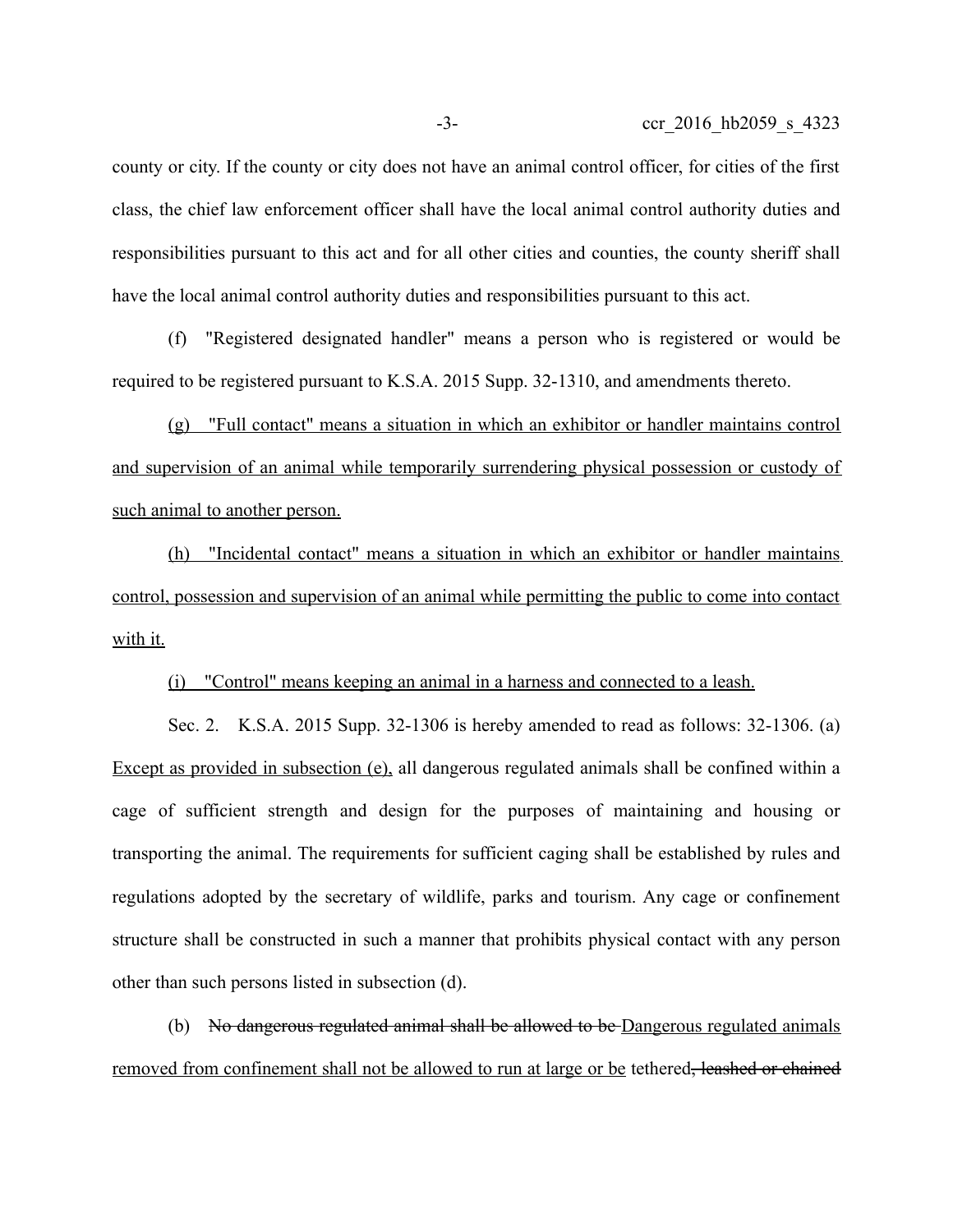outdoors<del>, or allowed to run at large</del>.

(c) A dangerous regulated animal shall not be mistreated, neglected, abandoned or deprived of necessary food, water and sustenance.

(d) A dangerous regulated animal shall-not be allowed to come into physical contact with any person other than the person possessing the animal, the registered designated handler or a veterinarian administering medical examination, treatment or care.

(e)  $(1)$  A dangerous regulated animal shall not be brought to any public property or commercial or retail establishment, except to bring the animal to a licensed veterinarian or veterinarian clinic, not including bears or any hybrid thereof and venomous snakes, shall be permitted to come into full contact with members of the public if such animal weighs 10 pounds or less.

(2) A dangerous regulated animal, not including bears or any hybrid thereof and venomous snakes, shall be permitted incidental physical contact with members of the public if such animal weighs 25 pounds or less.

(3) A dangerous regulated animal may only be used for contact with the public if the exhibitor:

(A) Evaluates such animal and ensures compatibility with the intended uses of such animal;

(B) takes reasonable sanitary precautions to minimize the possibility of disease or parasite transmission which could adversely affect the health or welfare of members of the public or wildlife; and

(C) exhibits such animal in a manner that prevents injuries to members of the public or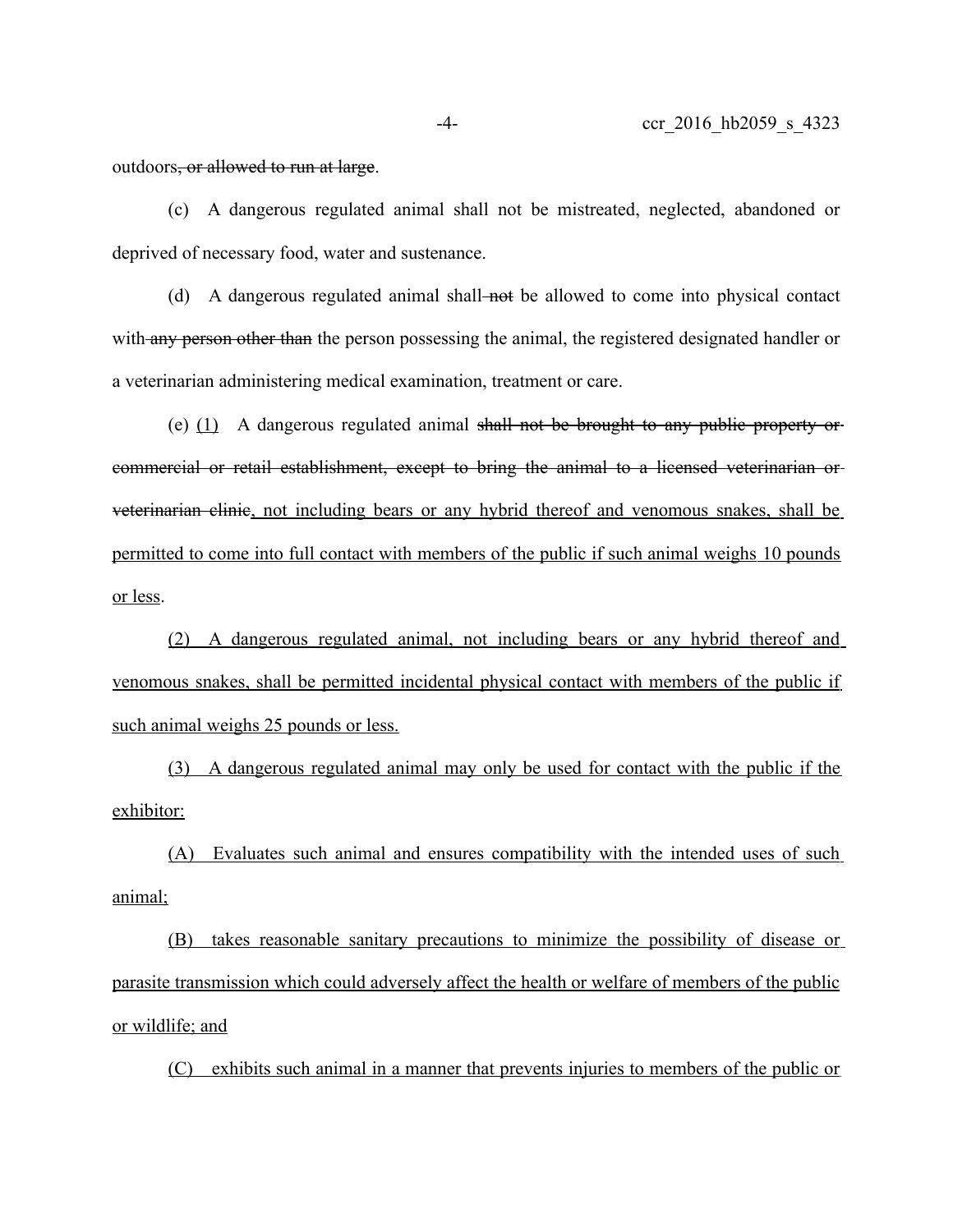wildlife.

(4) Handling intervals or physical contact, full or incidental, by members of the public with dangerous regulated animals shall be limited in frequency, intensity and duration to protect the health, welfare and safety of the animals and to prevent injury to members of the public.

(5) Before a member of the public handles or otherwise comes into physical contact with a dangerous regulated animal weighing between 10 and 25 pounds, not including bears or any hybrid thereof and venomous snakes, such member of the public shall read and sign a statement that shall contain substantially the following:

"The handling or petting of a dangerous regulated animal is inherently dangerous and may result in scratches, bites or other injuries."

Sec. 3. K.S.A. 2015 Supp. 32-1308 is hereby amended to read as follows: 32-1308. Exemptions to the provisions set forth in this act are as follows:

(a) Institutions accredited by the American zoo and aquarium association of zoos and aquariums or the zoological association of America shall be exempt from K.S.A. 2015 Supp. 32- 1302 and, 32-1303 and 32-1310, and amendments thereto.

(b) A wildlife sanctuary registered with the local animal control authority shall be exempt from K.S.A. 2015 Supp. 32-1302, and amendments thereto.

(c) The Kansas department of wildlife, parks and tourism, or a person issued a permit by the secretary pursuant to K.S.A. 32-952, and amendments thereto, shall be exempt from this act.

(d) A licensed or accredited research or medical institution shall be exempt from K.S.A. 2015 Supp. 32-1302 and 32-1303, and amendments thereto.